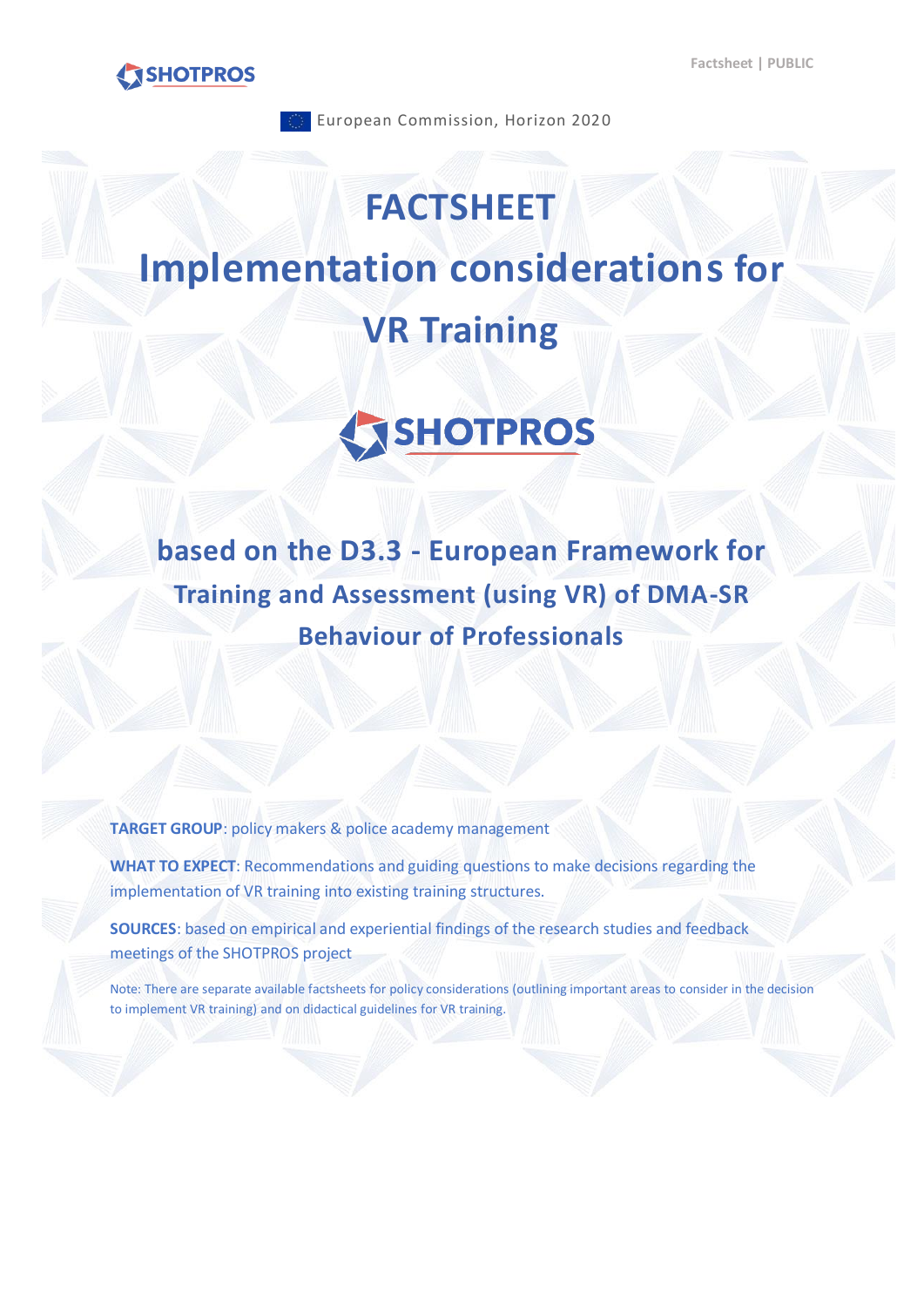# SHOTPROS

## Which training areas are useful to train with VR?

VR is particularly useful for tactical training and perception and action training, such as exposure to armed perpetrators, tactical approach, room scanning, etc. VR is less useful for physical training, such as combat and fitness training. Below different training areas and the usefulness of VR for each area are outlined.

| <b>Training Area</b>                     | <b>Useful</b><br>ness | <b>Observation and recommendation</b>                                                                                                                                                                                                                                                                                                                                                                                                                                                                                                                                                                                                         |
|------------------------------------------|-----------------------|-----------------------------------------------------------------------------------------------------------------------------------------------------------------------------------------------------------------------------------------------------------------------------------------------------------------------------------------------------------------------------------------------------------------------------------------------------------------------------------------------------------------------------------------------------------------------------------------------------------------------------------------------|
| <b>Tactical training</b>                 | *****                 | The possibility of quickly varying location and scenario context in<br>VR creates the groundwork for the training of tactical strategies<br>in many different situations, from training tactical basics to<br>applying these basics in a car procedure scenario or AMOK<br>situations.                                                                                                                                                                                                                                                                                                                                                        |
| <b>Perception and action</b>             | *****                 | In real-life, trainers are bound to the training location's<br>infrastructure. VR offers different environments where a trainer<br>can adjust and create cues quickly and on the spot, such as<br>breaking a window, adding a door or an extra bystander walking<br>in from behind. The trainees must perceive and respond to the<br>changes that the trainer makes.                                                                                                                                                                                                                                                                          |
| Law and regulations<br>training          | ****                  | The after-action review (AAR) can be used to provide feedback<br>regarding law and regulation that cannot be monitored and<br>reviewed in real-life training (e.g., correct decisions on weapon<br>use and how many civilians were endangered).                                                                                                                                                                                                                                                                                                                                                                                               |
| Communication<br>training                | ***                   | VR is helpful for communication training because it allows quick<br>customisation of the avatar's appearance (gender, skin, cultural<br>aspects) and show how trainees respond to avatars.<br>Expression of emotions by avatars is (currently) limited in VR.<br>Trainees may make a different assessment of the situation if they<br>cannot perceive subtleties such as facial expressions, eye<br>movements and human features. Emotional expression of role-<br>player avatars and non-playing characters (NPCs) is a work in<br>progress and this limitation may be resolved in the near future<br>and depending on the system of choice. |
| Shooting and weapon<br>handling training | $***$                 | The AAR provides information about hit rates, shooting lines,<br>cross-fire and other performance measures that cannot be<br>monitored easily in real-life, and makes VR useful for training<br>positioning in reference to the suspect and colleagues when<br>using weapons.                                                                                                                                                                                                                                                                                                                                                                 |

This project has received funding from the European Union's Horizon 2020 Research and Innovation Programme under grant agreement No 833672. The content reflects only the SHOTPROS consortium's view. Research Executive Agency and European Commission is not liable for any use that may be made of the information contained herein.

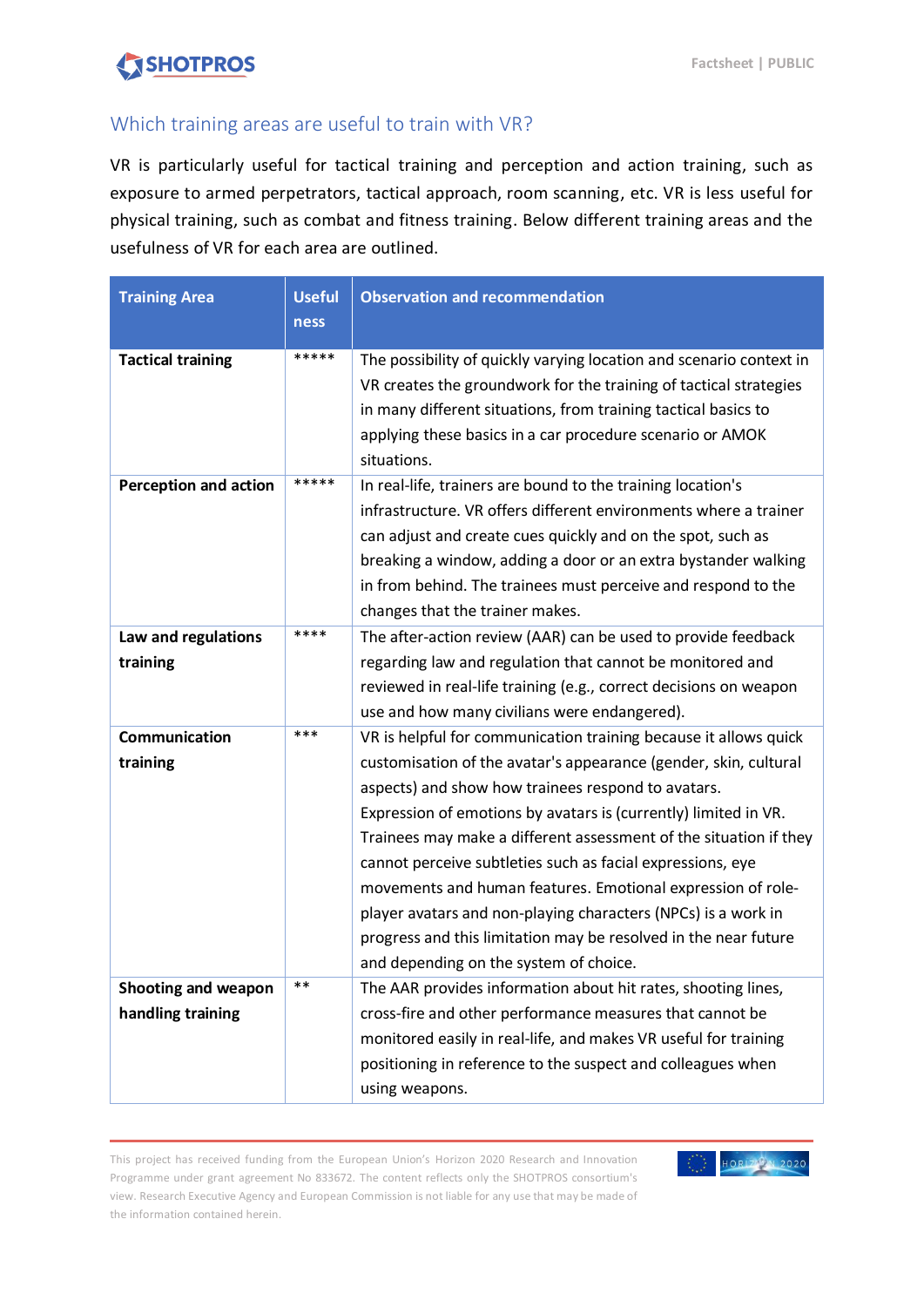|                          |        | VR and its current technology has shortcomings for training the      |
|--------------------------|--------|----------------------------------------------------------------------|
|                          |        | technique/action of shooting. Exact tracking (which would be         |
|                          |        | necessary for exact shooting like in a shooting range) is a trade-   |
|                          |        | off regarding mobility, size of the training field and size and      |
|                          |        | power of the VR backpacks. Pistol aiming is therefore often not      |
|                          |        | precise, there is a delay in movement, and reloading the weapon      |
|                          |        | is not completely realistic. Again this depends on developments      |
|                          |        | and system of choice. Within SHOTPROS we do not see VR as a          |
|                          |        | subsitute for detailed technique training but as a training where    |
|                          |        | different skills are combined, sometimes abstracted (e.g., less      |
|                          |        | exact aiming) to follow the higher goal of scenario-based model      |
|                          |        | learning and a focus on decision-making.                             |
| <b>Physical training</b> | $\ast$ | All actions involving physical contact (e.g., handcuffing,           |
| (combat, fitness         |        | controlling and restraining of suspect, use of weapon) are not       |
| training)                |        | suitable for VR training due to safety for trainees and fragility of |
|                          |        | materials. They can only be a symbolic part of the VR training       |
|                          |        | and have to be trained separately for gaining expertise.             |

## VR training for whom? How to match VR training to the trainee?

#### Gender

The results from the SHOTPROS project so far showed that VR is equally suitable for men and women. There are no notable gender differences in VR activities, (stress) experience and quality of learning.

The VR training can further contribute to gender equality by:

- Using scenarios focusing on gender-discrimination to reduce officers' implicit genderbiased behaviours
- Using proper suits and a versatility of material sizes, available in sizes suitable for men and women
- Providing trainees with the ability to select their own avatar (that is the way they look in VR) during the calibration phase instead of the trainer selecting it for them

#### Level of experience/training:

Quality of learning in VR was higher for students with more practical experience as officers than trainees with mostly theoretical work experience. When planning to integrate VR training into existing practice, VR training is recommended for more experienced trainees who already possess basic skills, such as handcuffing and weapon use, to enable them to use the skills in

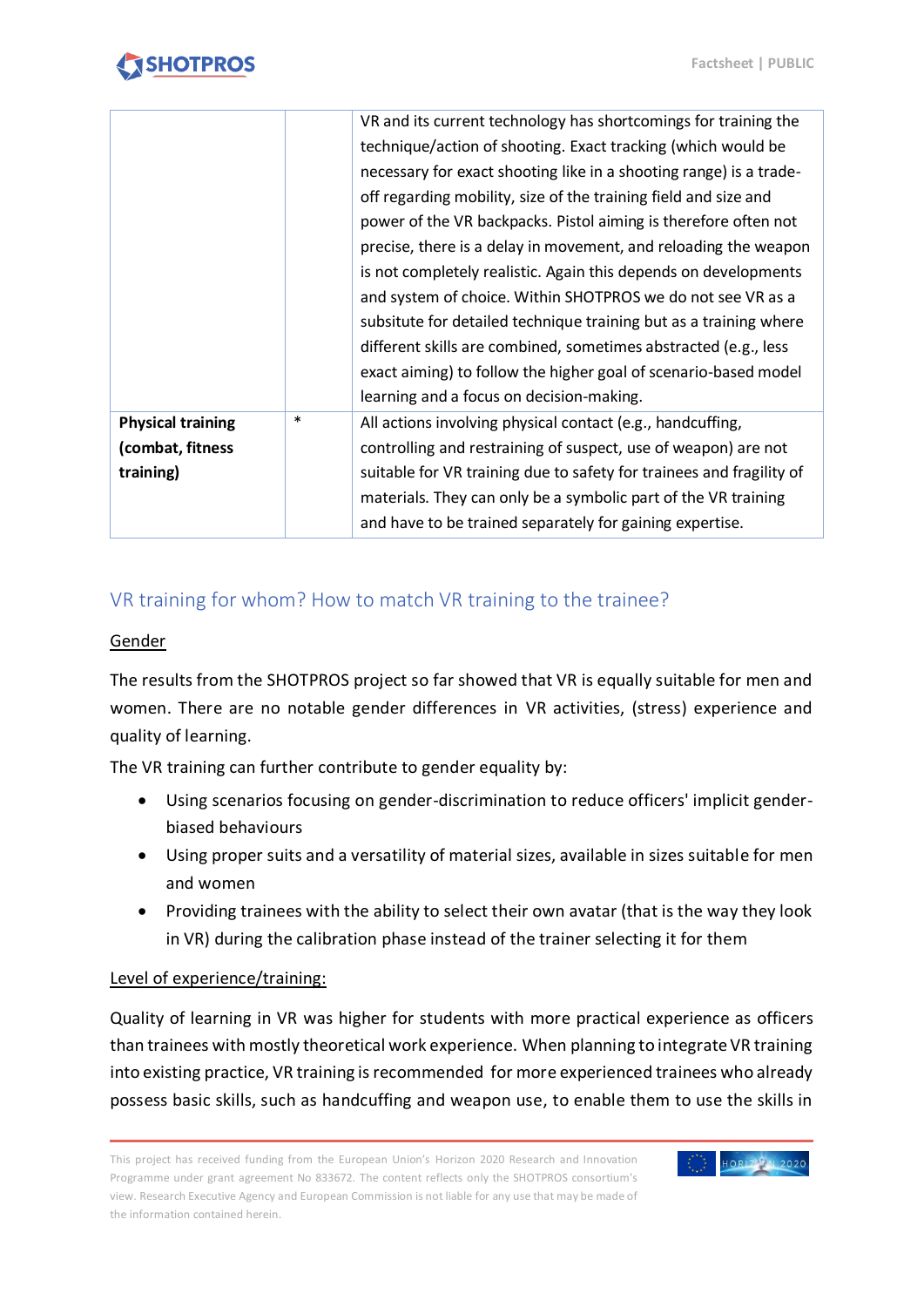

an integrated fashion in scenarios and not practice segmented skills only. Learning experience and engagement with the VR training tool was highest for more experienced police students who received closed training instructions compared to less experienced students or more open instruction. Clear and directive instructions seem particularly helpful for experienced trainees.

#### How much VR training is needed?

Because training practices across LEAs in Europe differ in volume (duration, frequency, and components), this question cannot be answered unequivocally. There are, however, indications to implement VR training more frequently at the end of an existing training program, as more experienced trainees are more engaged and have a higher learning transfer. Furthermore, it is easier for already experienced officers to combine different skills in scenario-based approaches like in the VR.

### Should VR training be given before or after real-life training?

There is currently no substantial evidence that it is better to do VR training before or after real-life training. When planning to set-up a training day, police practitioners can develop a training block of VR- and real-life training independent of order and based on the availability of training spaces and resources.

#### How long should the VR training session last?

The duration of a high-quality and effective VR training session should be a minimum of 1.5 hours to ensure sufficient training of DMA-SR behaviours and allow for sufficient execution time in VR. To make extensive use of the VR after action review (AAR) tool, the duration of a VR session should be extended to a minimum of 2 hours.

#### What do trainees do in a typical VR training?

Based on experiments, a VR training typically comprises of the following training activities:

- Preparation (putting gear on, calibrating, VR tutorial, material check)
- **Instruction (instruction of exercise, role-player and officer, tutorial scenario)**
- Execution (actively engaged in a training scenario as a role-player or officer)
- Feedback (from the trainer, from other trainees, self-reflection, AAR).
- Waiting (trainer is busy, operator is busy, social time)

In the table below, we summarise for each training activity what we observed in SHOTPROS studies and try-outs, and we provide recommendations based on these observations.

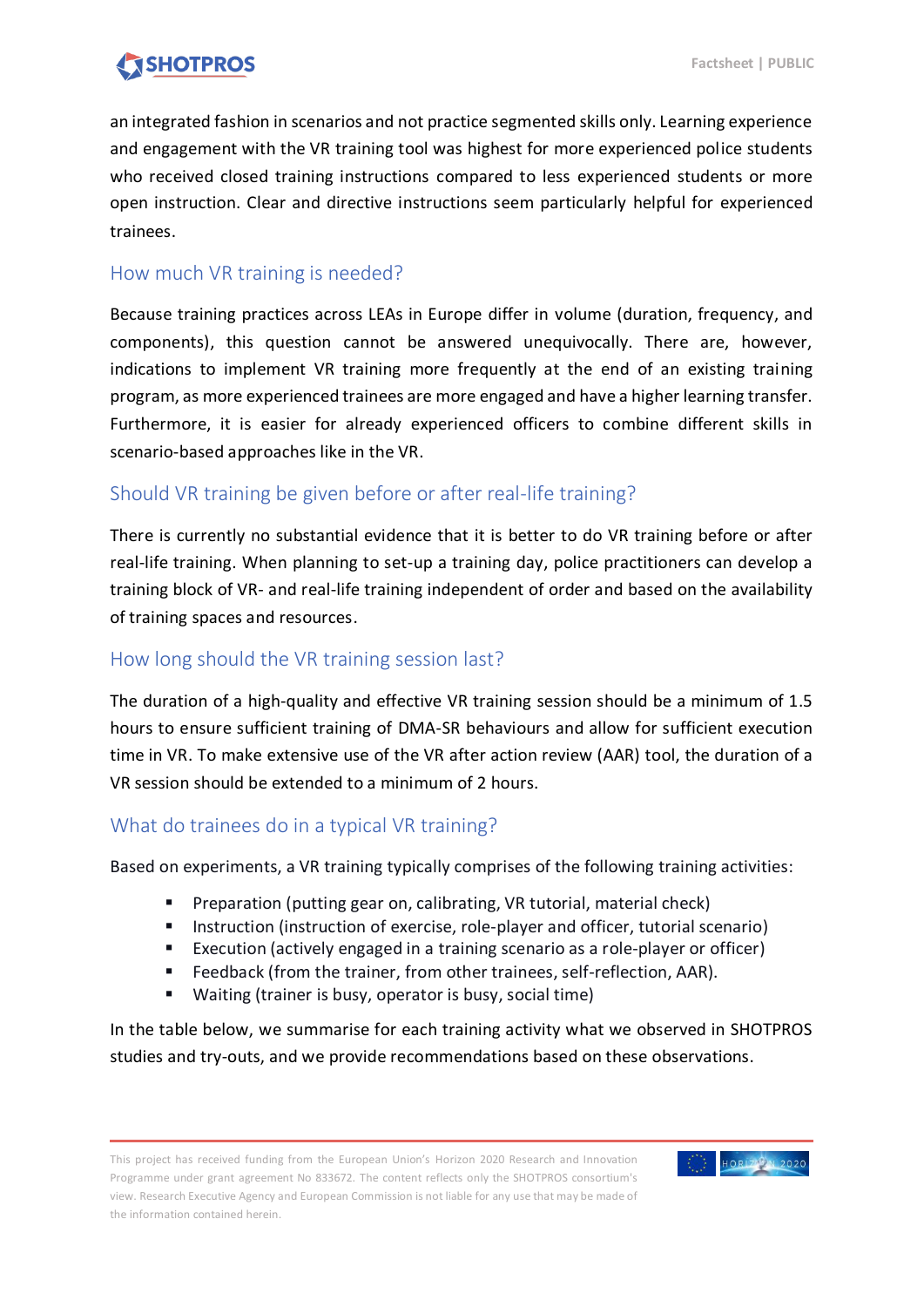# SHOTPROS

| <b>Observation</b>                                                                                                                                                                                                                                                                                                                                                                                                                                                                                                                                                                                  | Recommendation                                                                                                                                                                                                                                                                                                                                                                                                                                                                                                                                                                            |
|-----------------------------------------------------------------------------------------------------------------------------------------------------------------------------------------------------------------------------------------------------------------------------------------------------------------------------------------------------------------------------------------------------------------------------------------------------------------------------------------------------------------------------------------------------------------------------------------------------|-------------------------------------------------------------------------------------------------------------------------------------------------------------------------------------------------------------------------------------------------------------------------------------------------------------------------------------------------------------------------------------------------------------------------------------------------------------------------------------------------------------------------------------------------------------------------------------------|
| Preparation: Time spent on preparation was higher in VR<br>than in real-life. Trainers who had previous experience<br>with the VR system and training had up to 10 minutes<br>shorter preparation time than less experienced colleagues.<br>So, with experience with VR, preparation time will<br>decrease. There is evidence that the longer the<br>preparation time and waiting time in VR, the less stress<br>and mental effort trainees experienced, which is<br>undesirable for realistic training for stressful and high risk<br>situations. A tutorial scenario proofed to be very valuable. | Be aware of the higher preparation time that VR<br>training requires at the beginning. The duration of a<br>session should be a minimum of 1.5 hours to ensure<br>sufficient training of DMA-SR behaviours.<br>Trainers should familiarise themselves with the VR set-<br>up beforehand to reduce preparation time in a VR<br>session. Use a strict protocol to reduce preparation<br>time and waiting time of trainees. Consider using a<br>tutorial scenario to enhance trainees' focus on<br>execution instead of novelty of the VR material and<br>habituation.                       |
| Instruction: Time spent on instruction was lower in VR<br>than in real-life. Trainers indicated that a relatively large<br>amount of instruction was part of VR-specific instruction<br>(how to use VR, risk of gamification, etc.) and less time was<br>spent on task-oriented instruction (instructing task).<br>Learning experience and engagement with the VR training<br>tool was highest for more experienced police students who<br>received closed training instructions.                                                                                                                   | Time spent on VR-specific instruction should remain<br>short and should not impede execution time. It will<br>decrease with the increase of experience by the<br>trainees. Provide very specific training-instructions to<br>trainees containing what the VR scenarios will look like<br>(e.g., estimation of the number of repetitions, insights<br>into the VR scenario environments, etc.) and what level<br>of difficulty they will train at (e.g., the level of threat<br>that will be encountered). This is particularly important<br>when training with more experienced trainees. |
| <b>Execution:</b> Frequency and time spent on execution was<br>higher in VR than in real-life, indicating that in VR, trainers<br>were able to achieve more practice in the available time<br>than real-life. The higher the number of variations, the<br>higher trainees evaluated their quality of learning and<br>perceived the quality of feedback.                                                                                                                                                                                                                                             | Training time is precious, so it is essential to achieve as<br>much execution time as possible within the available<br>time. Consider VR as training tool for suitable training<br>areas (see above) and for which learning is mainly<br>grounded in action and less in instruction or reflection<br>(i.e., cognition). The trainee's experience seems<br>strongly related to the amount of scenario variation.<br>Hence, focus on as much variation as possible.                                                                                                                         |
| Feedback: AAR is time-consuming. In time-pressed training<br>situations this can reduce execution or repetition time. The<br>higher the number of repetitions and variations, the less<br>time was spent on feedback. But trainers referred to VR as<br>a superior tool for providing objective and accurate<br>feedback. Thus, making use of AAR requires specific<br>attention and enough time.                                                                                                                                                                                                   | VR offers unique feedback opportunities (playback from<br>different perspectives, pausing critical moments and<br>reviewing performance indicators). Trainers should<br>become competent in using the AAR options, so they<br>are confident in using the system as they see fit and are<br>not held back by insecurity or lack of competence.<br>Include time for it in the training session. (min. 30 min)                                                                                                                                                                               |

This project has received funding from the European Union's Horizon 2020 Research and Innovation Programme under grant agreement No 833672. The content reflects only the SHOTPROS consortium's view. Research Executive Agency and European Commission is not liable for any use that may be made of the information contained herein.